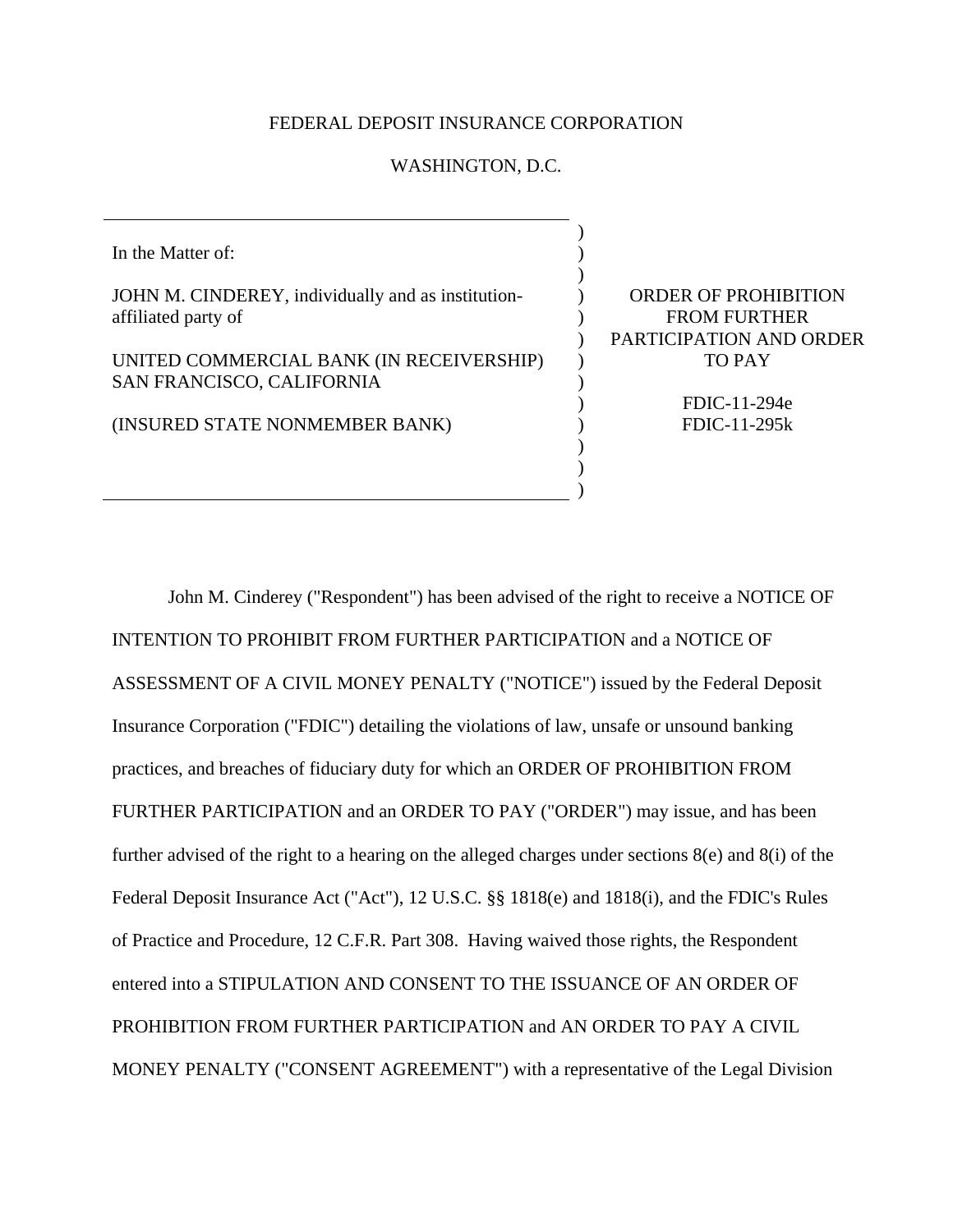of the FDIC, whereby solely for the purpose of this proceeding and without admitting or denying any violations, unsafe or unsound banking practices, or any breaches of fiduciary duty, Respondent consented to the issuance of an ORDER by the FDIC.

The FDIC considered the matter and determined it had reason to believe that:

 (a) The Respondent has engaged or participated in violations, unsafe or unsound banking practices, and breaches of fiduciary duty as an institution-affiliated party of the United Commercial Bank, San Francisco, California ("Bank");

(b) By reason of such violations, practices and breaches of fiduciary duty, the Bank has suffered financial loss or other damage, and the interests of the Bank's depositors have been prejudiced; and

(c) Such violations, practices and breaches of fiduciary duty demonstrated Respondent's willful and/or continuing disregard for the safety and soundness of the Bank.

The FDIC further determined that such practices and/or breaches of fiduciary duty demonstrated Respondent's unfitness to serve as a director, officer, person participating in the conduct of the affairs or as an institution-affiliated party of the Bank, any other insured depository institution, or any other agency or organization enumerated in section  $8(e)(7)(A)$  of the Act, 12 U.S.C. § 1818(e)(7)(A).

The FDIC further determined, after taking into account the financial resources and good faith of Respondent, the gravity of the violations, practices and breaches by Respondent, and the history of previous practices and breaches by Respondent, that a civil money penalty was appropriate under section  $8(i)(2)(B)$  of the Act, 12 U.S.C. § 1818(i)(2)(B).

Based on the above, the FDIC accepts the CONSENT AGREEMENT and issues the following: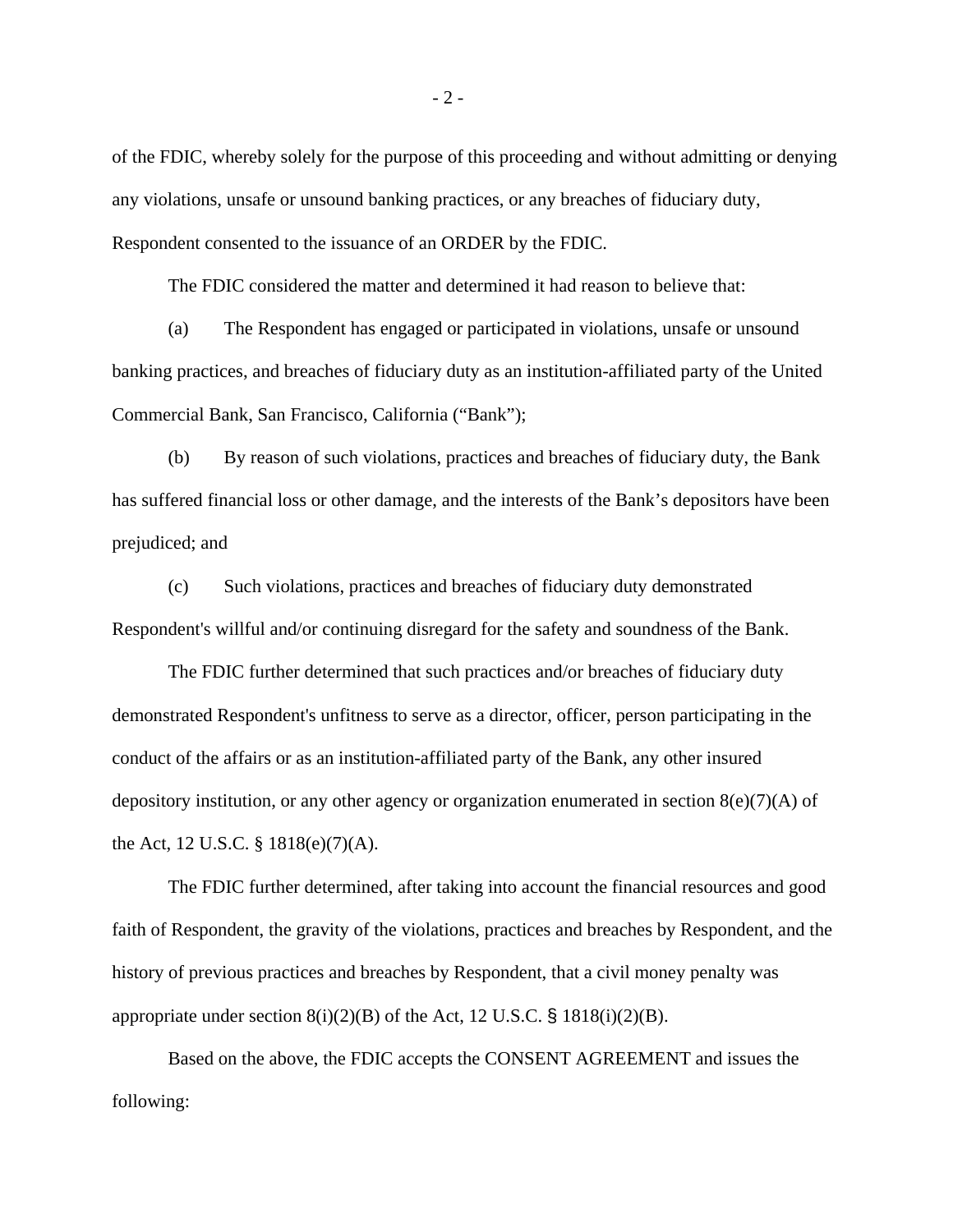## ORDER OF PROHIBITION FROM FURTHER PARTICIPATION

1. John M. Cinderey is hereby, without the prior written approval of the FDIC and the appropriate Federal financial institutions regulatory agency, as that term is defined in section 8(e)(7)(D) of the Act, 12 U.S.C. § 1818(e)(7)(D), from:

(a) participating in any manner in the conduct of the affairs of any financial institution or organization enumerated in section  $8(e)(7)(A)$  of the Act, 12 U.S.C. § 1818(e)(7)(A);

(b) soliciting, procuring, transferring, attempting to transfer, voting, or attempting to vote any proxy, consent or authorization with respect to any voting rights in any financial institution enumerated in section  $8(e)(7)(A)$  of the Act, 12 U.S.C. §  $1818(e)(7)(A);$ 

(c) violating any voting agreement previously approved by the appropriate Federal banking agency; or

(d) voting for a director, or serving or acting as an institution-affiliated party.

## ORDER TO PAY

2. Respondent is hereby assessed a civil money penalty of Forty Thousand Dollars (\$40,000.00). Respondent shall pay the civil money penalty to the Treasury of the United States. Respondent is prohibited from seeking or accepting indemnification from any insured depository institution for the civil money penalty assessed and paid in this matter.

This ORDER shall become effective upon its issuance by the FDIC. The provisions of this ORDER will remain effective and enforceable except to the extent that, and until such time as, any provision of this ORDER shall have been modified, terminated, suspended, or set aside